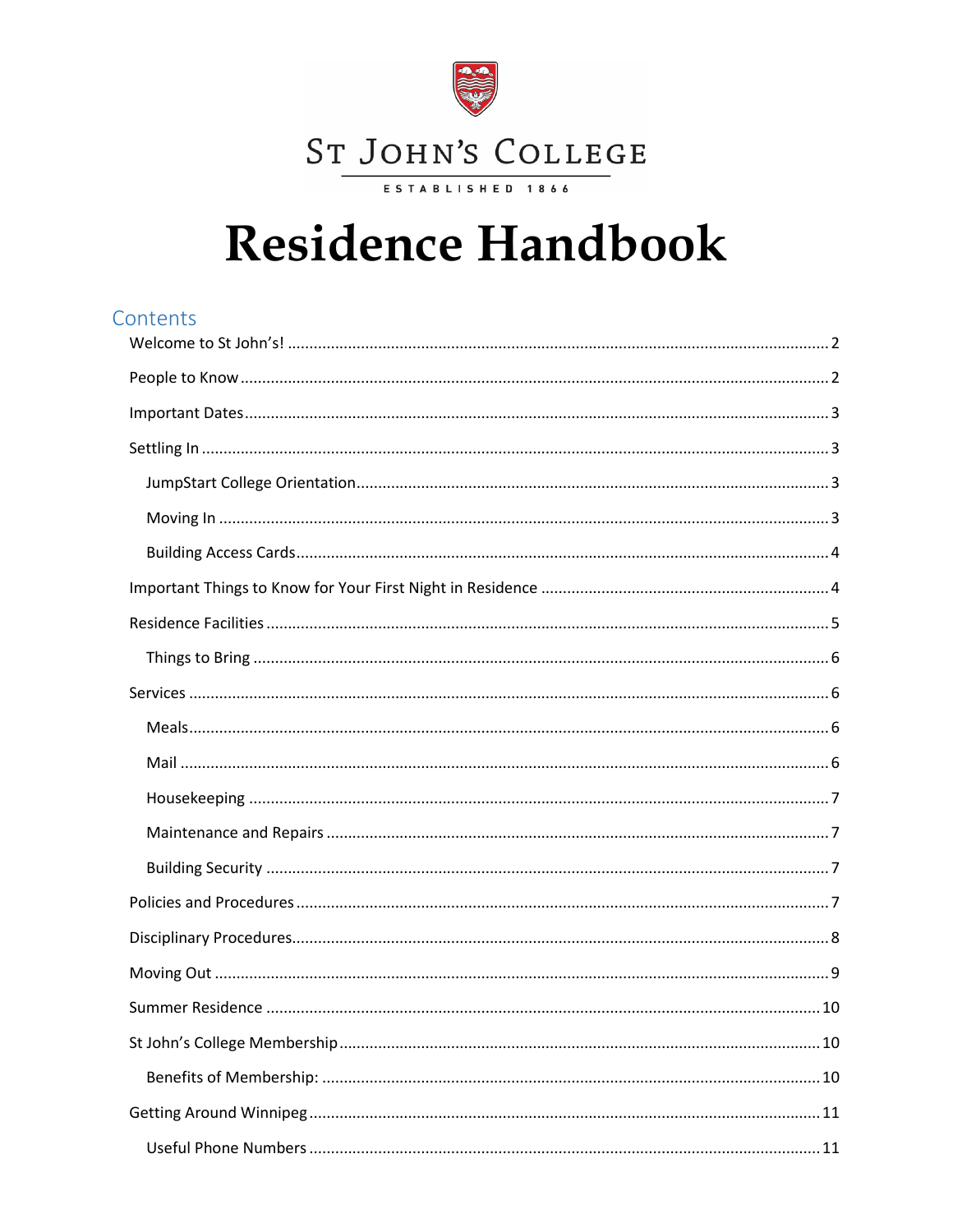# Welcome to St John's!

<span id="page-1-0"></span>We believe that our Residence brings something unique to the world of campus housing. As a small residence, St John's fosters real community and real social interaction. Our community enjoys a varied and active social life. We value and support students in their pursuit of academic excellence. The College Support and Administrative staff are friendly and available, and our facility, though simple, is well-equipped and comfortable. We are sure that you will soon find yourself at home here.

## <span id="page-1-1"></span>People to Know

#### *The Residence Leadership Team*

This team is made up of the Dean of Residence, the Residence Dons, and the Co-Presidents of the Residence Students' Association. As the name implies, the Res Leadership Team provides leadership and guidance for the residence, promotes community life and helps to make the residence a great place to live and study.

#### *The Dean of Residence*

The Dean is responsible for the overall operation of Residence, including admissions and recruitment, discipline, the oversight of Residence programming, and the supervision of Residence staff. The Dean works in conjunction with the Bursar in areas related to physical maintenance, housekeeping, food services, and finances.

#### *The Dons of Residence*

The four Dons are full-time students employed by the College to provide leadership, supervision, and direction in the day-to-day life of the Residence. Under the direction of a Senior Don, and in close collaboration with the Dean, the Dons of Residence serve to enforce Residence policies, provide counsel and support, offer relevant student programming, and trouble-shoot in a wide variety of areas. A Don is on duty each weekday from 4:30 p.m. until 8:30 a.m. the following morning. On weekends, a Don is on duty from 4:30 p.m. Friday until 8:30 a.m. the following Monday. To contact the Don on duty, call the **Dons' Cell Phone: 204-291-5687.**

#### *Residence Council Co-Presidents*

A team of Co-Presidents is elected each spring to serve the Residence community for the following year. While not formally College *staff*, they do play a key role in the running of Residence life. Along with the Dean and Dons of Residence, the Co-Presidents serve on the Residence Leadership Team, which meets weekly to plan programming, make policy recommendations, troubleshoot problems, and consider disciplinary issues.

#### *Residence Council*

The Co-Presidents do not work in a vacuum! The Director of Communications, the Director of Finance, Hall Representatives, and Co-Yearbook Editor all play key roles in the life of our Residence. Some Council positions are reserved for Returning Residents, many are open to New Residents, so please consider becoming involved.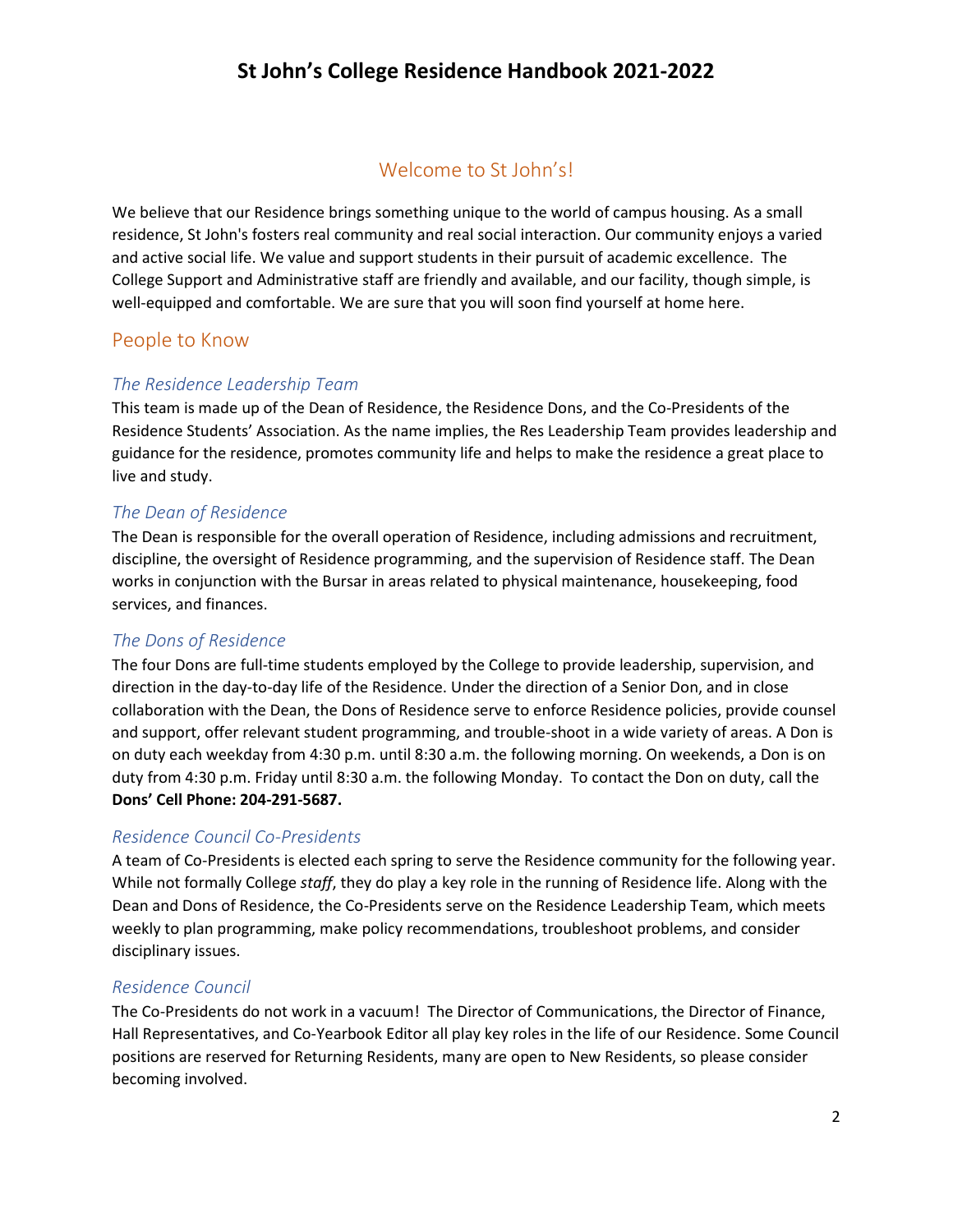# <span id="page-2-0"></span>Important Dates

#### **2021-2022 Academic Year Residence Schedule**

| <b>First Term</b> | <b>Fall 2021</b>                  | <b>Second Term</b> | Winter 2022                         |
|-------------------|-----------------------------------|--------------------|-------------------------------------|
| Sun Sep 5         | Move-In Day                       | Wed Jan 5          | University re-opens                 |
| Sun Sep 5         | <b>Meals begin with breakfast</b> | Thr Jan 6          | <b>Move-In Day</b>                  |
| Mon Sep 6         | Labour Day                        | Thr Jan 6          | <b>Meals resume with breakfast</b>  |
| Tue Sep 7         | UofM Welcome Day                  | Tue Jan 11         | <b>Winter Term Fees Due</b>         |
| Wed Sep 8         | Classes Begin                     | Fri Jan 14         | UofM Welcome Day                    |
| Thr Sep 9         | <b>Fall Term Fees Due</b>         | Mon Jan 17         | Classes Begin                       |
| Sat Sep 11        | JumpStart Orientation             | Fri Feb 18         | <b>Meals end with supper</b>        |
| Sun Sep 26        | St John's College Matriculation   | Feb 19-26          | No Meal Service - Winter Term Break |
| Nov 8-12          | No Classes - Fall Term Break      | Feb 19-26          | No Classes - Winter Term Break      |
| Thr Nov 11        | Remembrance Day                   | Sun Feb 27         | Meals resume with breakfast         |
| Dec 11-23         | Exam Period                       | Apr 21-May 1       | <b>Exam Period</b>                  |
| Thr Dec 23        | Meals end with supper             | Sun May 1          | Meals end with supper               |
| Dec 24-Jan 4      | Winter Holiday                    | Mon May 2          | Move Out day (check out at 11 am)   |

For a complete listing of important dates, please visit: <http://umanitoba.ca/student/records/deadlines/index.html>

# <span id="page-2-1"></span>Settling In

# <span id="page-2-2"></span>JumpStart College Orientation

If you're new to the College and the U of M, we encourage you to take part in JumpStart, the College's 24-hour orientation for new members. JumpStart takes place in conjunction with the University of Manitoba Orientation during first week of classes each year. This is a great opportunity to get to know the College and meet other new students along with some seasoned College veterans before classes start.

If you are registered as a College member, you will receive information on JumpStart in the mail. Otherwise, you can contact the General Office for more information.

#### <span id="page-2-3"></span>Moving In

Move-in day is Sunday, September 5, 2021, between 10:00 AM and 3:00 PM. This is the Sunday of the Labour Day weekend. On move-in day, you should go the main Residence entrance on the north side of the building (17 Sifton Road). See the map on the U of M website for details. You can park temporarily in the loading zone or in one of the metered parking spots in A Lot to the east of the Residence, where parking is free on weekends and holidays. The Don's team will be waiting at the front door to assist you.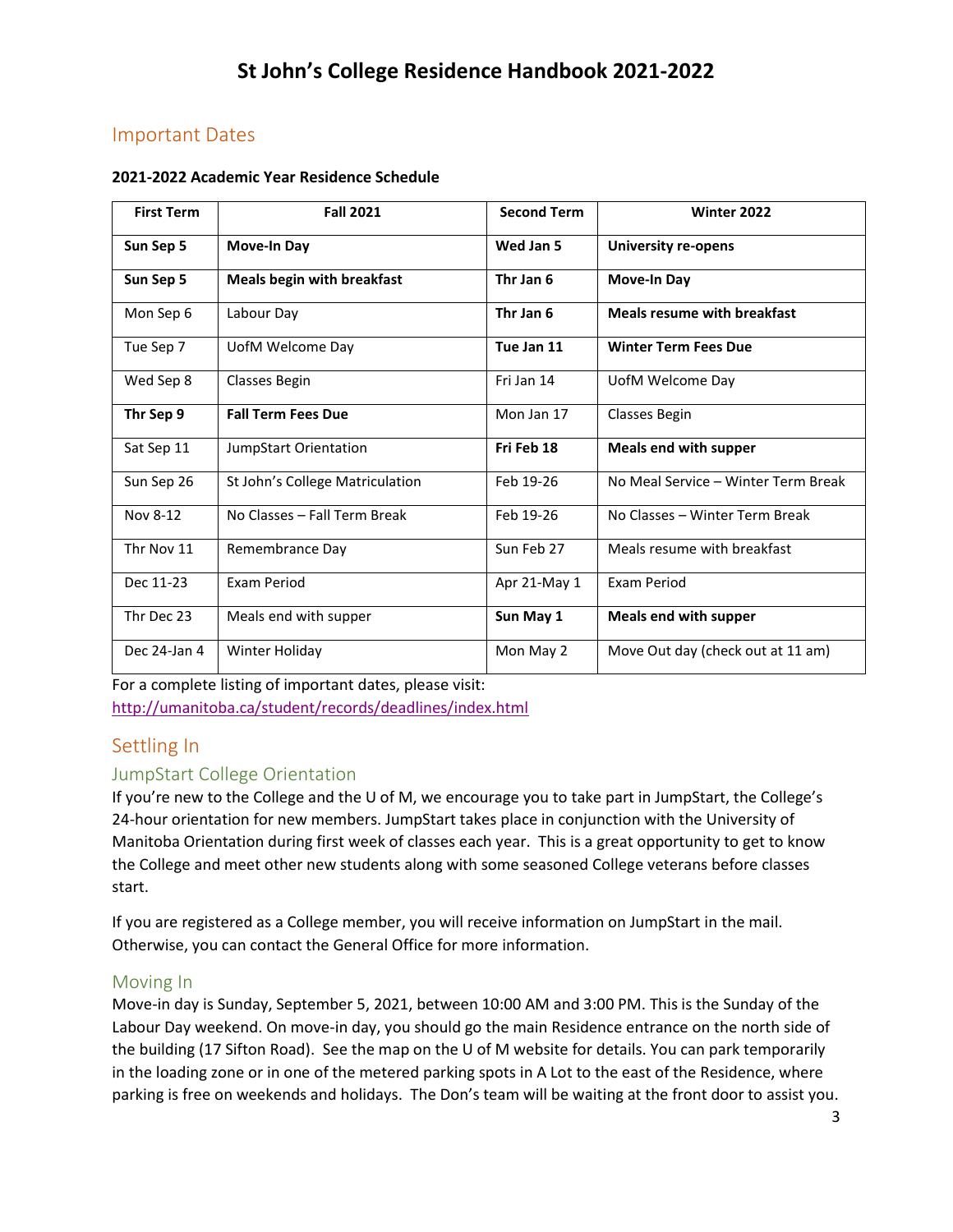You will need to provide the name of your emergency contact person to the Don at that time and this will remain on file. Once you have been checked in, you can start moving into your room and unpacking.

#### **Please let the Dean of Residence know if you need to move in on a different date or time.**

#### <span id="page-3-0"></span>Building Access Cards

Residence exterior doors are operated with access cards, not keys. All students are required to take their UofM/ICM student cards to 89 Freedman Crescent (Physical Plant office) during office hours to get their cards encoded for access. Encoding takes 5 minutes and once it is done, you student cards will open exterior doors during the duration of stay.

First time students who do not have a student card upon move-in may receive a Temporary Access Card for a duration of one week. You must return the temporary card to the office within one week of issuance. Otherwise you may be penalized and the temporary card will be disabled.

## <span id="page-3-1"></span>Important Things to Know for Your First Night in Residence

Meet your neighbours: you never know when you'll need to borrow laundry soap, ask them to turn down their music, or share a pizza on your first evening in Residence.

#### *First Week Activities*

Activities begin on move-in day, and run for the duration of the week. It's an excellent opportunity to make connections with the people you'll be living with for the coming year, and should not be missed!

#### *Residence Fees*

By the time you have moved in, you will already have paid the \$1,000 non-refundable room deposit, which is applied to your April fees. The balance of your first-term fees is due in early September and the balance of your second-term fees is due in early January.

A detailed breakdown of your rates can be found online here: [http://umanitoba.ca/colleges/st\\_johns/residence/Resident\\_Rates.html](http://umanitoba.ca/colleges/st_johns/residence/Resident_Rates.html)

#### *Insurance*

You are solely responsible for providing insurance coverage for your personal property during the period of occupancy. Depending on your situation, you may still be covered under your family's home insurance policy. If you are not so covered, you are advised to arrange for a *tenant's package* through an insurance agent.

#### *Parking*

Residence parking spots are located on the east side of Residence. All campus parking is controlled by the University's Parking Services, Welcome Centre, 423 University Crescent (474-9483). Yearly passes go on sale starting in June – check this website for updates: [http://umanitoba.ca/parking/student/.](http://umanitoba.ca/parking/student/) If you've registered for a pass, you can pick it when you move in. For a temporary pass, visit Parking Services (located in the Welcome Center) in person. Parking at the meters and ticket-dispenser spots on campus is free on evenings and weekends (check the signs first!), but is never free in the Residence lot.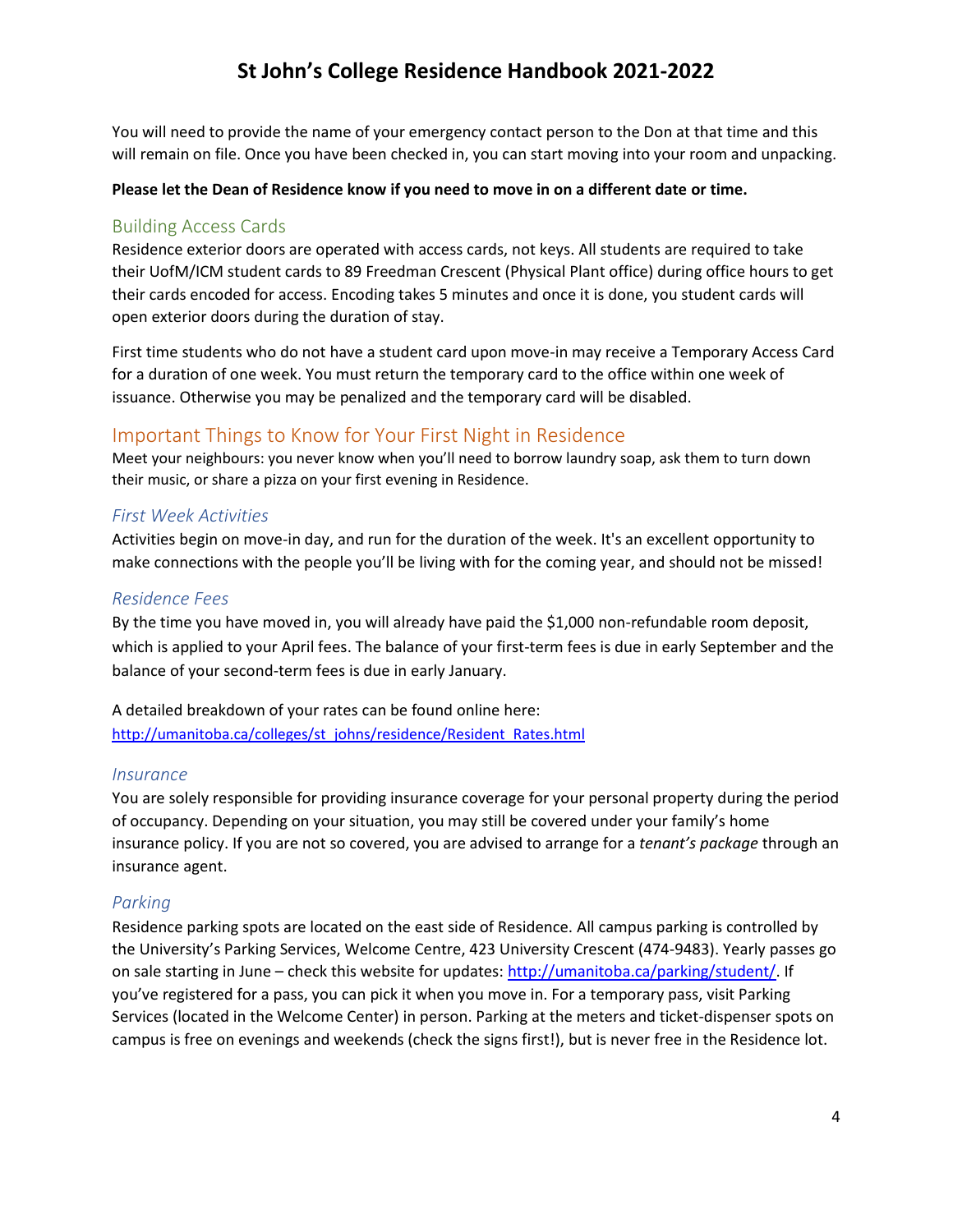# <span id="page-4-0"></span>Residence Facilities

#### *Your Room*

St John's College has 95 single-occupancy Residence rooms on three floors, and three self-contained suites. Each single room is furnished, and measures 8' x 14' (about 112 sq ft). Each single room contains:

- a single bed (mattress is 80\*36 inches)
- a desk
- a desk chair
- a mirror
- a bulletin board
- a fan

- an occasional chair
- closet with shelves

## *Keys*

You will be issued one key for your own room. You may not duplicate your keys or loan them. If you get locked out of your room, contact the Don on duty or the Receptionist for a pass-key. If you lose your key, you will be issued a temporary set for a week. If your key does not resurface during that week, your lock will be changed at your expense, and you will be charged for the lock change and a new key (\$100 per key).

## *Washrooms*

Washrooms are located in each hallway and have sinks, toilets, bathtubs, and showers.

## *Internet Service*

Every residence room is wired for Shaw high-speed internet. There is also wireless high speed internet provided by the University of Manitoba. Internet provided is included in the residence fees.

#### *Cable Service*

Since we have a cable connection in each room each student has the opportunity to sign up for Cable TV through Shaw. This added expense is covered by the student if they wish to have Cable TV.

# *Laundry Room*

A card operated laundry is located on the lower floor of Residence. Laundry credit cards may be purchased at the General Office. There is a \$10 deposit for the card.

# *TV Rooms*

The "large" and "small" TV Rooms can be found on the lower floor. Both televisions are provided with cable.

# *Games Room*

The Games Room is located on the lower level of Residence and equipped with a pool table. There is a foosball table in the big TV room. You can sign out equipment for tables or board games from Residence Council members.

#### *Storage*

Residence students may store up to four (4) items of reasonable size (up to 5 cubic feet per item) during the regular session at no charge. Space is limited and will be given on a first come-first serve basis. Summer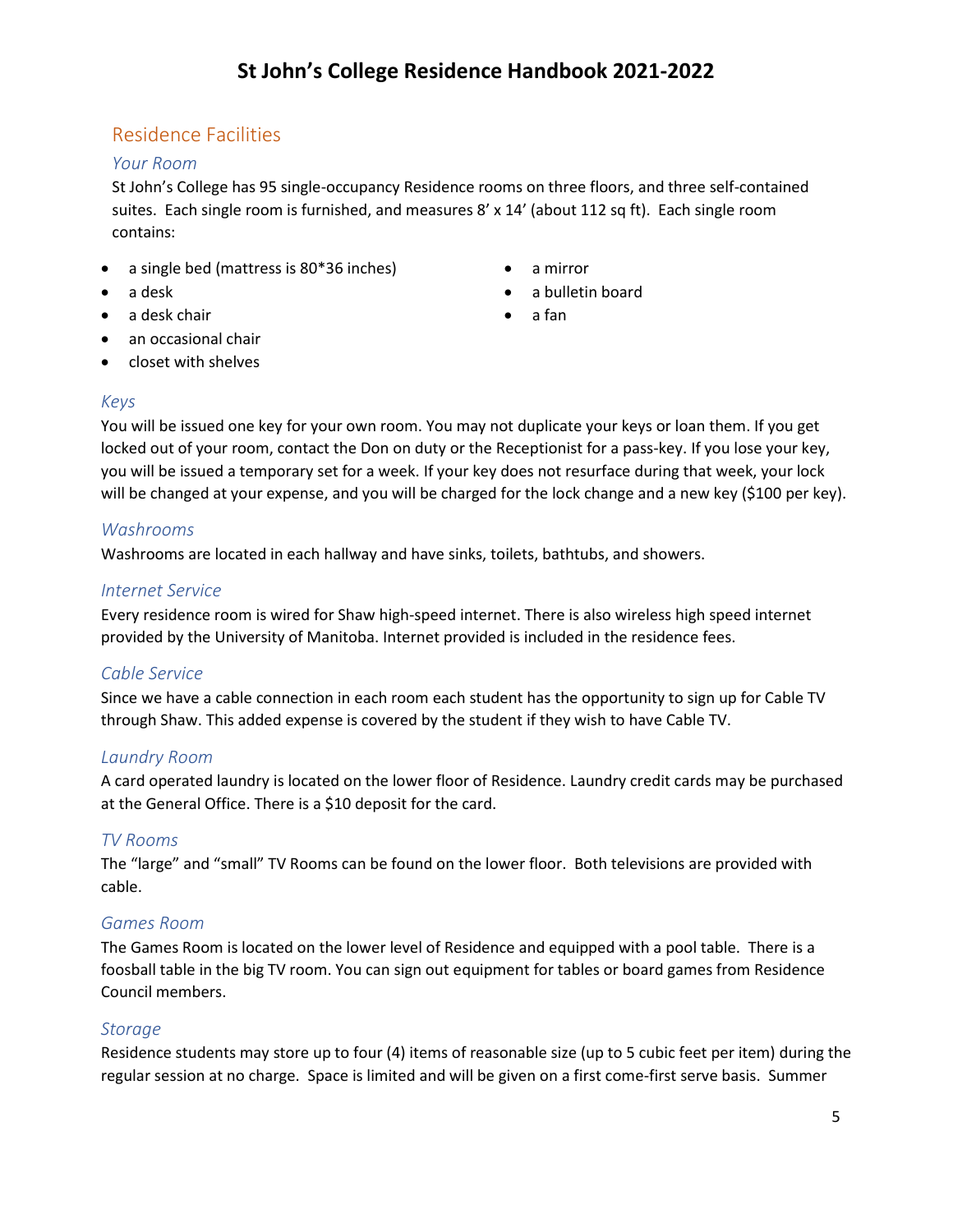Storage is only available to students who are returning in the fall, or who are currently staying for the summer. Items must be removed upon checkout.

Unclaimed storage will be considered abandoned 30 days after check-out. After 30 days, the office will dispose of or donate all unclaimed stored belongings. St John's College is not responsible for any property accepted into storage.

## <span id="page-5-0"></span>Things to Bring (\*important)

- \* pillow
- \* sheets and blankets
- \* towels
- \* hangers
- \* toothbrush, toothpaste, soap, shampoo
- \* flip flops for the shower
- desk lamp or floor lamp
- plants
- bathing suit
- fancy clothes for Residence Banquets etc.
- slippers
- pens, paper, etc.
- mittens, toque, long underwear, scarf (or buy a College scarf at the G.O.!)
- Band-aids
- nail clippers
- skates, baseball glove, Frisbee, etc.

*Candles and incense are not allowed in the building. Do not bring candles or incense, since you are not allowed to burn anything or use an open flame! This is a fire hazard and there is a fine of \$100 for this.*

#### <span id="page-5-1"></span>**Services**

#### <span id="page-5-2"></span>Meals

Meals are served in the Residence Dining Room on the lower floor. We offer breakfast, lunch, and supper every day (except weekends and statutory holidays, when there is a brunch and supper menu), and a complimentary snack on Sunday night and at night during exam period. Meal times are posted on the bulletin board by the Food Services area. If you have to miss a meal due to class scheduling, you can order a bagged lunch or saved supper in advance.

#### **Meals are not served during the Winter Holiday break. Regular meal service will continue during Fall Term Break (Nov 8-12, 2021) but no meal service is available for Winter Term Break (Feb 19-26, 2022)**

You cannot take food or dishes out of the Residence Dining Room, and you must wear shoes or slippers in the Dining Room. There is a \$20 charge for taking food or dining hall related items from the food services area. If you wish to have a guest for a meal, you must purchase a meal ticket from the General Office during business hours or from the Don on duty on weekday evenings or on the weekend.

#### <span id="page-5-3"></span>Mail

Mail is delivered to the General Office on weekday mornings, where it is collected by the Don on duty and put under the door of your room. If you get a parcel, you will receive a notice, and can pick it up from the General Office.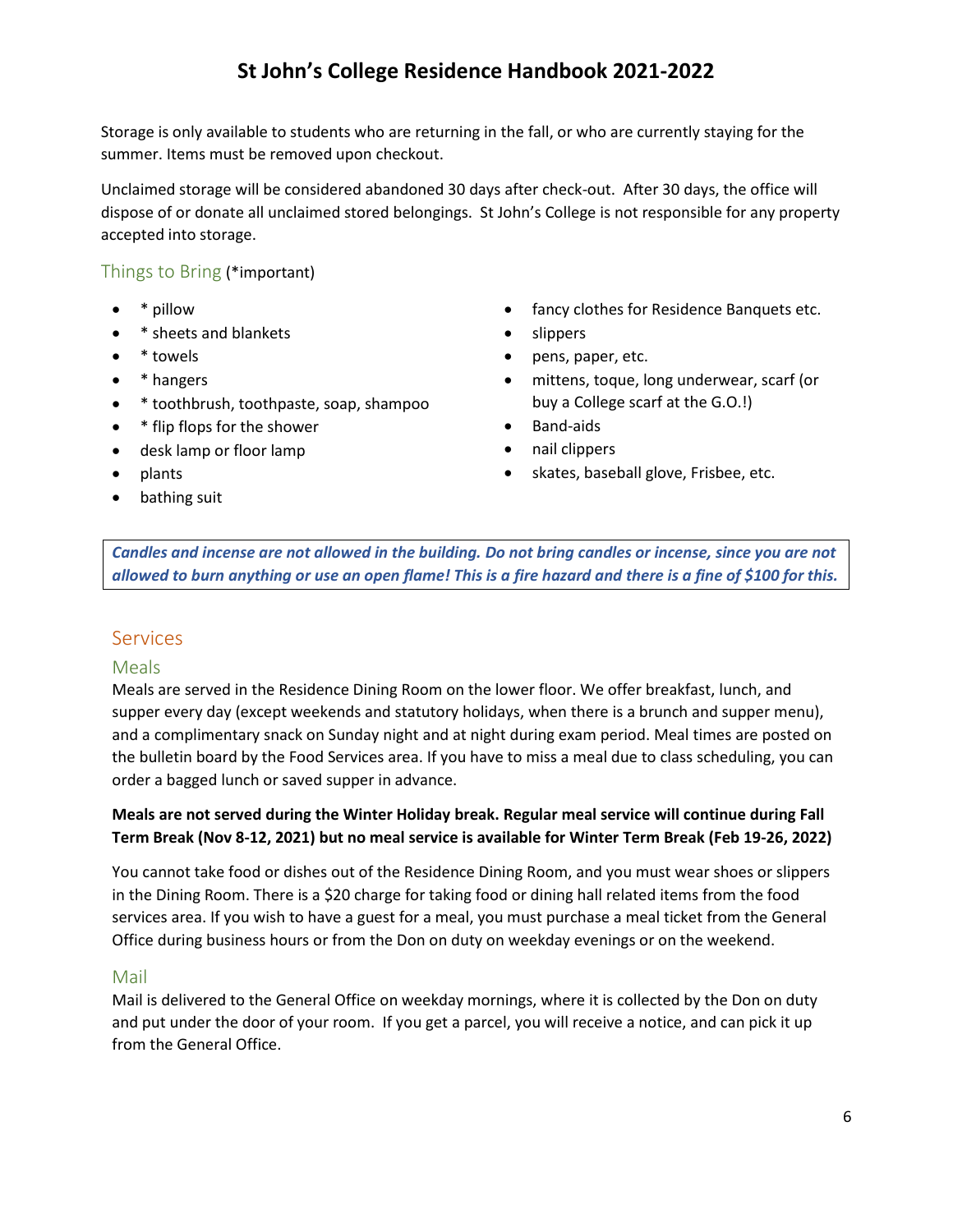#### **Your new address is:**

*Your name* St John's College Residence *(Your Room Number)* – 92 Dysart Road Winnipeg, Manitoba R3T 2M5

#### <span id="page-6-0"></span>Housekeeping

Housekeeping Staff will vacuum and empty garbage in individual rooms weekly, while hallways and bathrooms will be cleaned and attended to daily. The staff needs to clean your room every week to prevent cleaning problems from building up. Housekeeping-related concerns should be reported to the Housekeeping Staff or the Dean of Residence.

## <span id="page-6-1"></span>Maintenance and Repairs

If anything in Residence or the College needs repairs, do not do it yourself! Please report issues to a Residence Don or to the General Office; Maintenance staff will take care of the problem for you.

## <span id="page-6-2"></span>Building Security

The Residence is locked at all times for the safety and security of all Residents. Only Residents and authorized staff have keys for the exterior locks. For everyone's safety, never prop doors open or lend non-residents your key (these are violations of the Residence Contract). Do not give access to unidentified or unaccompanied individuals.

# <span id="page-6-3"></span>Policies and Procedures

This section gives a quick overview of important policies and procedures. Your Residence Contract provides more details.

# *Smoking*

The entire College, including the Residence, is a smoke-free facility. Use the designated smoking area outside the north entrance of the Residence. Smoking is not permitted within 8 metres (25 feet) of University building entrances.

# *Alcohol Policy*

In general terms, those who are of legal age to purchase and consume alcohol are entrusted with the responsibility for their own alcohol use. Under no circumstances are minors permitted to consume alcohol in Residence. Open liquor is not allowed in Residence outside of the individual rooms and TV Lounge, which, under Manitoba liquor laws, are declared as private areas. If a student's use of alcohol appears to have become problematic, either for the student or for others in Residence, this will be addressed by the Dean of Residence.

#### *Damages*

You are responsible for any damages to your room, except that which comes from normal wear and tear. At check-in time, a room inventory is done, listing among other things room condition. On moveout day, a similar inventory is done to assess damages.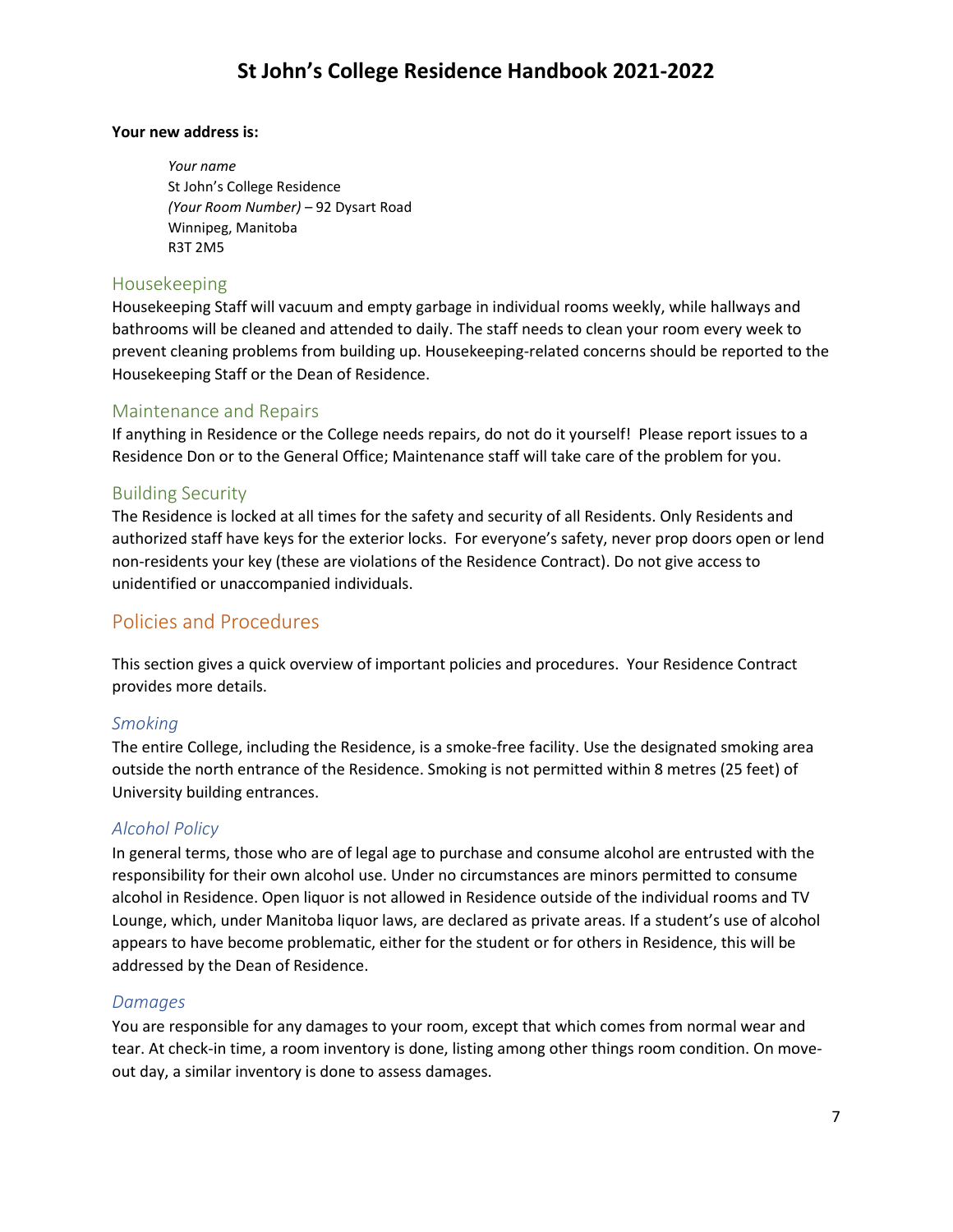#### *Noise*

The Residence noise policy exists for the benefit of all Residents! During Study "Quiet" Hours listed below any noise you make should be kept inside your room (so your neighbour can not hear it), or within one of the common rooms. At all times, noise must be kept at a reasonable level. A fine can be levied at the Dean's discretion for repeated noise violations.

#### **Study Hours (Quiet Hours)**

- Sunday to Thursday: 10:00 PM 8:00 AM
- Friday and Saturday(and long weekend Sundays): 2:00 AM 8:00 AM
- 20-hour quiet hours are in effect during December and April exam period. Moderate noise is acceptable between 11:00 AM and 1:00 PM and between 5:00 and 7:00 PM

#### *Fire Alarms*

By law, all students are required to participate in any fire alarm or drill. For your own safety, if you hear the alarm, then leave the building immediately. We meet in the Cloister, which is the area between the Chapel and the College buildings.

#### *Cooking in Residence*

Cooking (popcorn poppers, microwaves, etc.) is not permitted in individual rooms. "The Buttery" on the lower floor is a kitchen facility equipped with microwave, fridge, toaster and dishwasher. The Residence Council provides cookware, plates, and utensils for the students to use. It is your responsibility to clean up after you use the kitchen.

#### *Changing Rooms*

Rooms are assigned before Residents arrive in September. Under normal circumstances, students do not change rooms during the course of the year. Any changes in rooms must be based on very serious considerations, and meet the approval of the Dean of Residence.

#### *Visitors*

You are welcome to have visitors in Residence, but be advised that your visitor is *your* responsibility. If you invite a guest to lunch, don't forget to buy a meal ticket!

#### *Overnight Guests*

You are welcome to have an overnight guest, but you must sign in your guest with the Don on duty before the end of quiet hours, and you are considered responsible for your guest's behavior. If you wish to have an overnight guest for more than two consecutive nights, you must clear this with the Dean of Residence first. Long-term guests are not permitted (maximum of 7 nights per term).

# <span id="page-7-0"></span>Disciplinary Procedures

The residence is an excellent living and learning environment, and the Residence Disciplinary Procedures ensure proper behaviour among Residents and guests. This helps keep the residence a great place to live. These procedures ensure the physical safety and emotional well-being of the residents, as well as the protection of personal, College, and University property.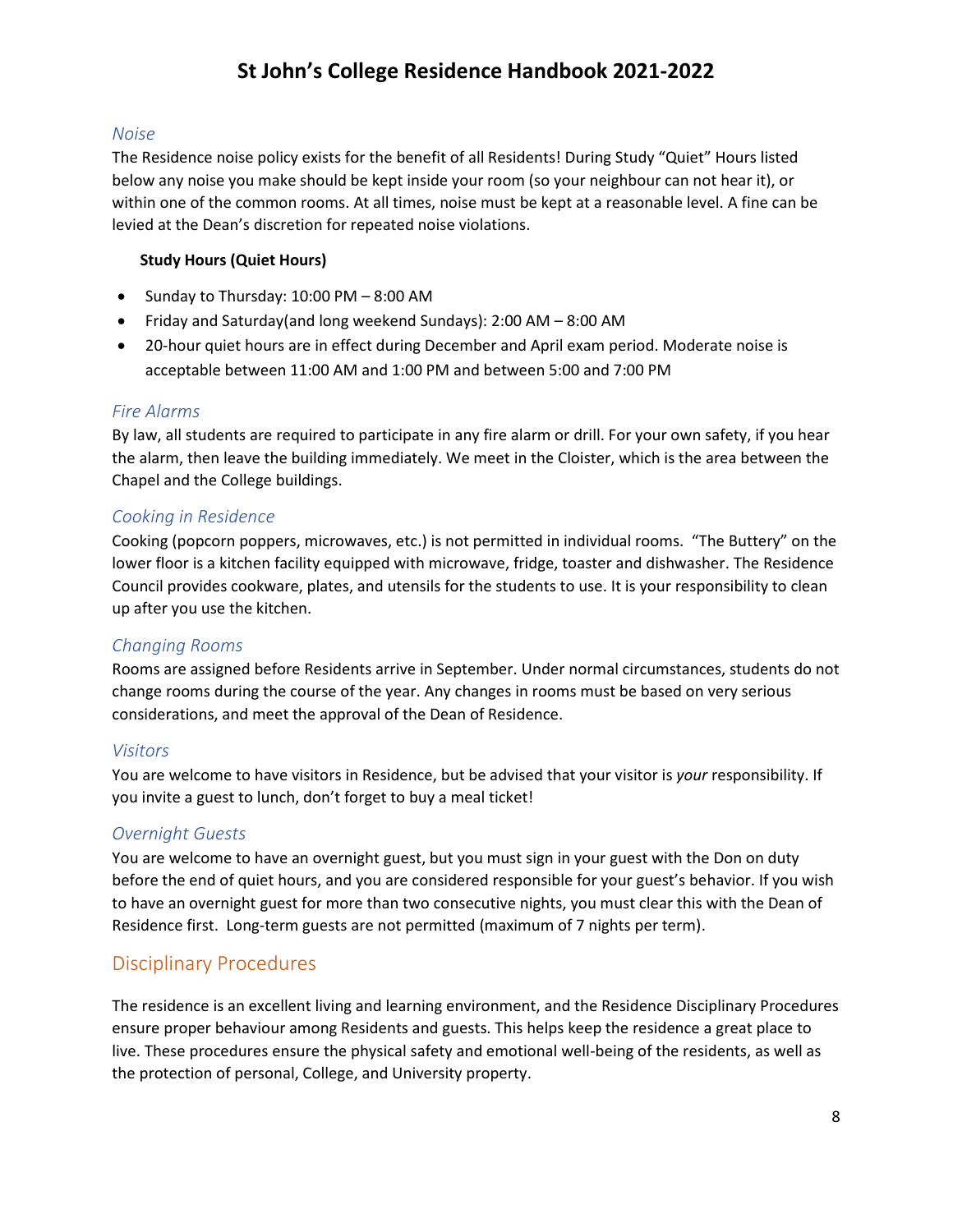#### *Verbal Warnings*

For minor and isolated infractions of the Contract where the Resident is deemed amenable to change, a Residence Don may issue a Verbal Warning, which is documented and reported to the Dean of Residence.

#### *Incident Reports*

For more serious contract violations, the Don will complete an Incident Report. The report will be delivered to the Dean. The Dean may deal directly with the issue (e.g. a fine for noise violations), or may call a hearing of the Peer Review Board. Repeated Incident Reports, or reports detailing infractions of a particularly serious nature, will normally result in a Peer Review Hearing.

#### *Peer Review Board*

The Peer Review Board is chaired by a College Fellow (who does not have a vote in the process), and includes the Dons of Residence (excepting the Don who filed the Incident Report) and one of the Residence Council Co-Presidents. The decision of the Peer Review Board is considered binding, subject to an appeal based on a) procedural grounds or b) a claim that the sanction is inappropriate in relation to the infraction. Details of the Peer Review and Appeals processes are contained in the document *St John's College Residence Disciplinary Procedures*, which is available in the office of the Dean of Residence (214 in the College).

#### *Fines*

The Dean of Residence is entrusted with the authority to levy fines for specific Contract violations. For a complete listing please refer to your residence contract.

#### *Dangerous Conduct – Summary Removal*

Where the conduct or threatened conduct of a student is of such a character that, in the judgment of the Dean of Residence, it poses a threat to the safety of other Residents or to College property, the Dean of Residence may remove the student from Residence either indefinitely or until the threat no longer exists, notwithstanding an appeal.

#### <span id="page-8-0"></span>Moving Out

It is generally understood that students will move out of Residence within 24 hours of completion of all College and University obligations. Unless special arrangements have been made to stay for summer session with the Dean of Residence, you must be completely moved out of Residence by 11 am, May 2, 2022.

#### *Check-Out Procedure*

Proper check-out involves telling the Dons ahead of time when you plan to leave, and having the Don on duty check you out of your room. Check-out procedure includes completing a Room Inventory/Condition card with a Don, turning in your room key, and filling out an address form for the College. When you leave, make sure your room is clean, any garbage put in the shack outside Residence, and furniture has been returned to its original position. You must remove all belongings before checkout.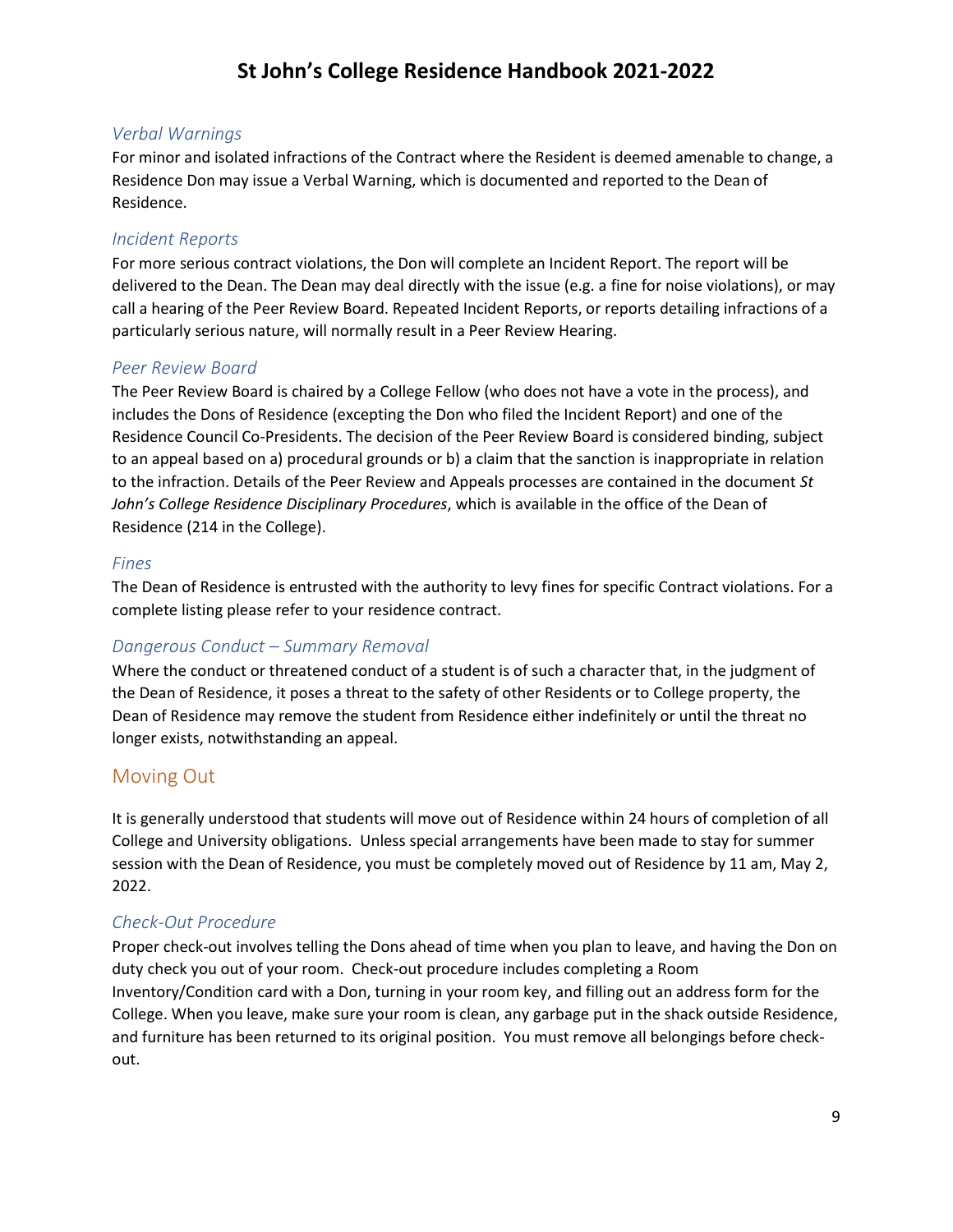# <span id="page-9-0"></span>Summer Residence

Students may contact the Dean of Residence in the General Office for information about summer residency. If you want to reserve a room for the summer, apply early. We need to receive your application before we can reserve a room for you.

# <span id="page-9-1"></span>St John's College Membership

Each Resident is required to become a member of St John's College. It is your responsibility to register using the University of Manitoba registration system. If you have not yet registered as a College member by two weeks after you have moved into the residence, the College Registrar will add the SJC membership to your U of M registration. The membership fee will be added to your U of M tuition fees. Normally, this will be \$10 per academic term.

## <span id="page-9-2"></span>Benefits of Membership:

- **Facilities –** Right next door to Residence, you'll find classrooms, General Office, Fellows' Offices, Library, Computer Lab, Daily Bread Café, Student Lounge, Chapel, Students' Association Office, Study Carrel Rooms, Lockers
- **JumpStart**  Meet some of the folks you could be spending the next four years of your life with at the College's orientation for new Johnians. If you're a new student, and registered as a St John's member, you'll receive information about JumpStart in the mail.
- **Scholarships and Bursaries** Over \$100,000 in scholarships, bursaries, and awards is available for St John's members. Applications are posted in September and February.
- **10% Discount –** for College members in the Daily Bread Café.
- **Study Carrels –** Johnians can apply to rent a carrel in one of the study carrel rooms. Applications are available from the Student Council Office at the beginning of the fall term.
- **More Study Space**  Members can also study in College classrooms when they are not in use, just display your student card with SJC sticker in the window of the door.
- **Lockers** members can apply to rent a locker from the Student Council.
- **Student Government** Positions on the College's Students' Association (SJCSA) include Senior and Vice-Sticks, Treasurer, Programming Directors, Literary Director, First-Year Representative, U of M Student Union (UMSU) & Assembly Representatives.
- **Events** including the fall and spring barbeques, socials, glow bowling, movie Fridays in the student lounge, and a Grad dinner. Intramural teams for various sports are formed at the beginning of each term.
- **Student Lounge** where you'll find some of the most comfortable couches on campus, a foosball table, a TV, a fridge and microwave.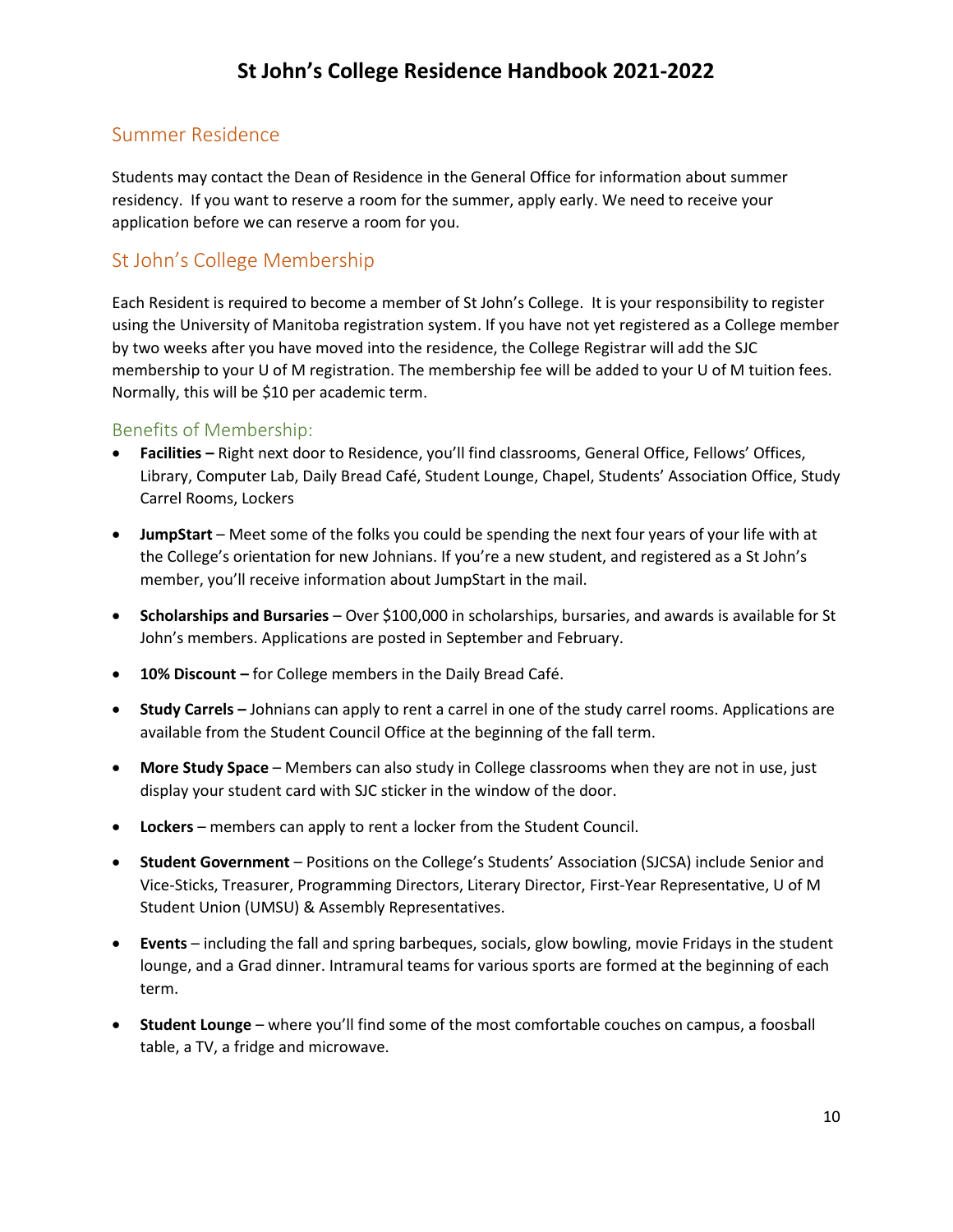• **The Anglican Connection** – St John's College is affiliated with the Anglican Church of Canada. Everybody is welcome to attend chapel services. Contact the Chaplain for more information.

# <span id="page-10-0"></span>Getting Around Winnipeg

## *Winnipeg Transit*

Winnipeg Transit is a relatively easy way to get around. The main bus stops on campus are located across from Speechly-Taché Residence and at the corner of Dysart Road and University Crescent. Some important routes are:

- **160 Pembina** runs between the University and downtown
- **161 Pembina Super Express** follows the regular '60' route, but does not stop at all between campus and Osborne St.
- **185 Osborne Village Express** is a Rapid Transit Route that gets you to Osborne Village
- **75 Crosstown East** runs from the University to St Vital Shopping Centre to Kildonan Place and back.
- **162 Richmond "University/Downtown"** runs from the University, through Fort Richmond, then downtown.
- **78 Crosstown West** runs between the University and Polo Park on weekdays.
- **36 Northwest Super Express** from the University to the Maples takes you north with few stops. This is a direct route to Corydon Avenue at the western end of little Italy.

Every student receives a bus pass that is valid for the entire academic year (September-April). The U-Pass gives you unlimited rides on any Winnipeg Transit bus. If you know the 5-digit number for your stop (listed on the sign and in the Yellow Pages), you can call **Telebus** (**287-RIDE)** to find out when your bus will arrive. If you don't know the stop number, you can call Transit Information at **204-986-5700**, and tell them the location of the stop. Bus Schedules are also available on the Winnipeg Transit Website, www.winnipegtransit.com.

#### *Taxis*

Taxis are fairly expensive (about \$20 from downtown to the University), but they do run at night. When you call for a taxi, give the dispatcher your name and the address where you are. The more accurate this information is, the quicker you'll get home. Duffy's Taxi 204-775-0101, Unicity Taxi 204-925-3131

# <span id="page-10-1"></span>Useful Phone Numbers

#### **Emergency Numbers**

| U of M Security Services  474-9312 |  |
|------------------------------------|--|
| Emergency (from any phone) 911     |  |
|                                    |  |
|                                    |  |

#### **St John's College**

Dons' Cell Phone...................................... 291-5687